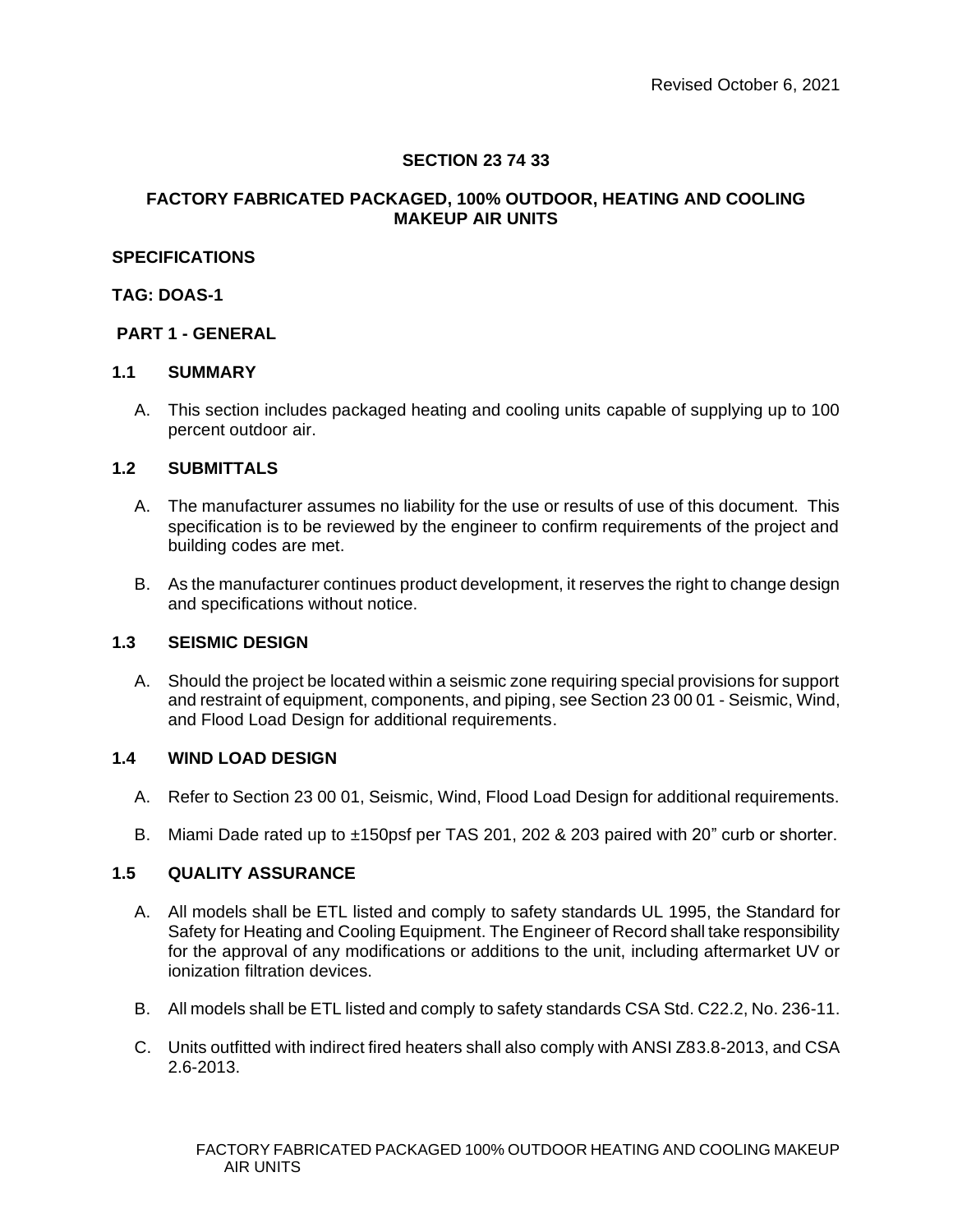- D. This unit has been tested in accordance to the following standards:
	- ANSI/AHRI Standard 340/360
	- ANSI/ASHRAE Standard 37
	- AHRI Standard 270/370

# **1.6 Warranty**

- A. All units shall be provided with the following standard warranties:
	- 1. 10-Year (non-prorated) parts warranty covering the entire unit when accompanied by a company provided service plan. 5-Year (non-prorated) parts warranty covering the entire unit otherwise.
	- 2. 25-year (non-prorated) parts warranty for SS heat exchanger on indirect fired units.
- B. This warranty shall not apply if:
	- 1. The equipment is not installed by a qualified installer per the manufacturer's installation instructions shipped with the product.
	- 2. The equipment is not installed in accordance with Federal, State, and Local codes and regulations.
	- 3. The equipment is misused, neglected, or not maintained per the manufacturer's maintenance instructions.
	- 4. The equipment is not operated within its published capacity.
	- 5. The invoice is not paid within the terms of the sales agreement.
- C. The manufacturer shall not be liable for incidental and consequential losses and damages potentially attributable to malfunctioning equipment. Should any part of the equipment prove to be defective in material or workmanship within the 10-year period, upon examination by the manufacturer, such part will be repaired or replaced by manufacturer at no charge. The buyer shall pay all labor costs incurred in connection with such repair or replacement. Equipment shall not be returned without manufacturer's prior authorization and all returned equipment shall be shipped by the buyer, freight prepaid to a destination determined by the manufacturer.

# **PART 2 - PRODUCTS**

# **2.1 GENERAL**

A. Supply single zone one piece packaged units that are complete as per the following specification, deliver all capacities scheduled, and conform to design indicated herein. Alternate layouts or dimensional changes will not be accepted.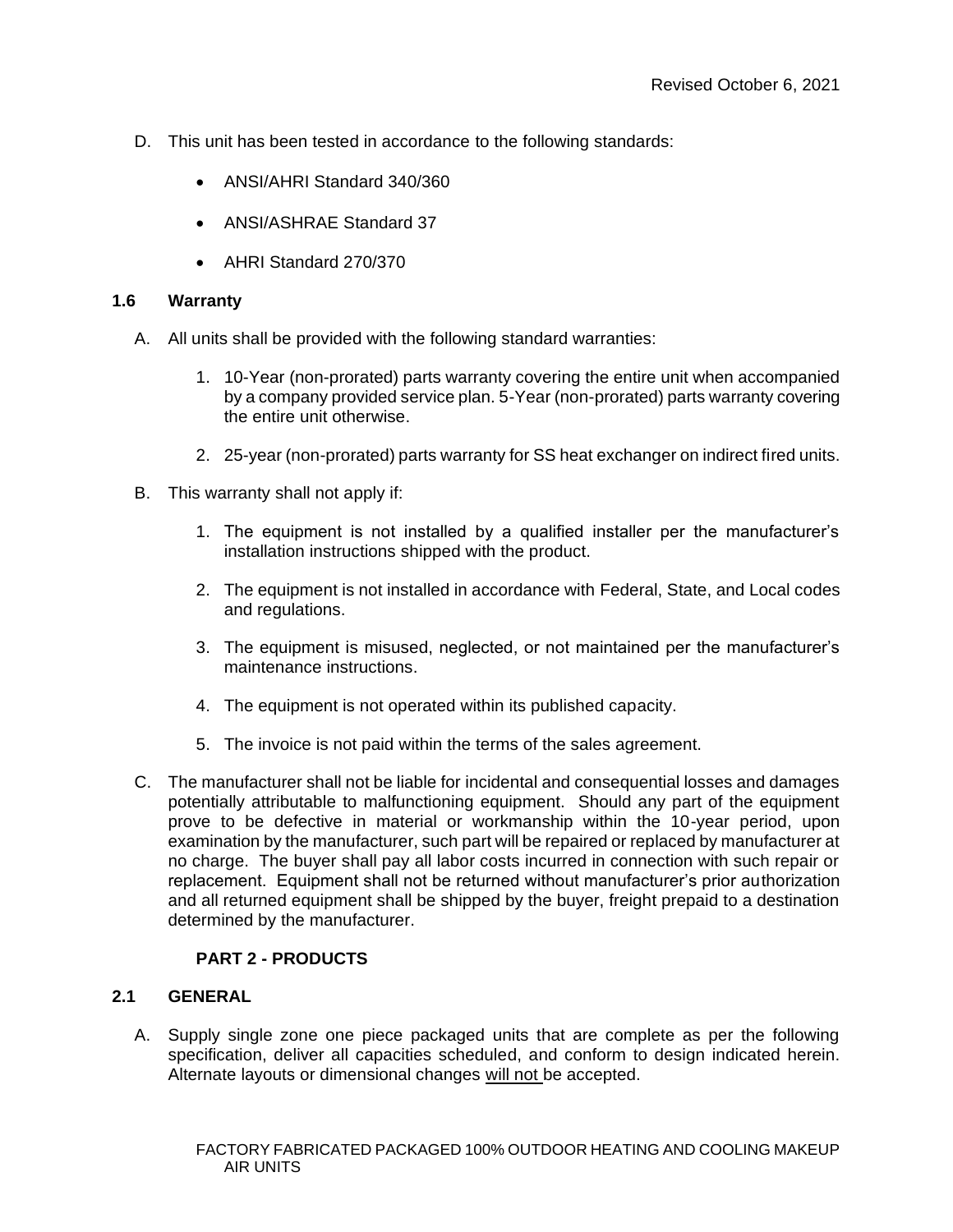# **2.2 CABINET**

- A. Size 1 unit(s) cabinets shall be constructed of minimum 24-gauge. Sizes 2, 3, or 4 cabinets shall be 20-gauge G-90 galvanized steel riveted together via structural pop-rivets. All metal shall be CNC bent for precise assembly.
	- 1. Rigging Provisions: The unit shall have a structural base constructed of minimum 18-gauge in cabinet size 1 and 14-gauge in cabinet sizes 2, 3 & 4 G-90 galvanized steel, and include full sized fork pockets and lifting points on all four sides.
	- 2. Roof Construction: The lids shall be fabricated by forming a double-standing, selflocking seam that requires no additional support. Roof shall be pitched to allow for proper drainage.
	- 3. Exterior Wall Construction: All exterior walls shall consist of a double wall, G-90 galvanized steel construction. Cabinet size 1 shall be insulated with 1-inch thick, R4.3 fiber glass duct board insulation. Cabinet sizes 2, 3 & 4 shall be insulated with 2-inch thick, R13 closed cell foam.
	- 4. Service Access Doors: All door jambs shall be gasketed around their perimeter, and allow for doors to be mounted via removable, spring actuated, stainless steel hinges with stainless steel rivets, and self-compressing latches. Each compartment shall have removable access panels to allow for ease of service and maintainability. Electrical cabinet access doors shall have a door hold installed to prop doors open. All doors shall have stainless steel latches which are pad lockable. Electrical cabinet doors shall be outfitted with schematic/manual pouches formed into the door, along with wiring diagram attached to the indoor of the door from the factory.
- B. Entire interior and exterior casing shall be constructed of minimum G90 galvanized steel. Unit shall have undergone a salt spray corrosion test as per ASTM B 117.
- C. Entire unit shall be Miami-Dade wind rated up to ±150psf per TAS 201, 202 & 203 on any units utilizing a 20" or shorter factory provided roof curb.

# **2.3 AIRFLOW CONFIGURATIONS**

- A. Discharge: Unit shall be configurable for Down (vertical) discharge through the unit's base or Side (horizontal) discharge through the cabinet.
- B. Return: Unit shall also be configurable for No Return, Down (vertical) Return through the unit's base, or Side (horizontal) Return through the cabinet.
- C. Intake Airflow: Unit configuration shall be through use of a fresh/outdoor and return air damper.
	- 1. Damper: Shall exceed AMCA Class 1A standard for low leakage. Damper assembly shall be a single assembly, and outfitted with an integral bird screen and louver/gutter system to divert any drainage through the base of the unit – intake air hood not required.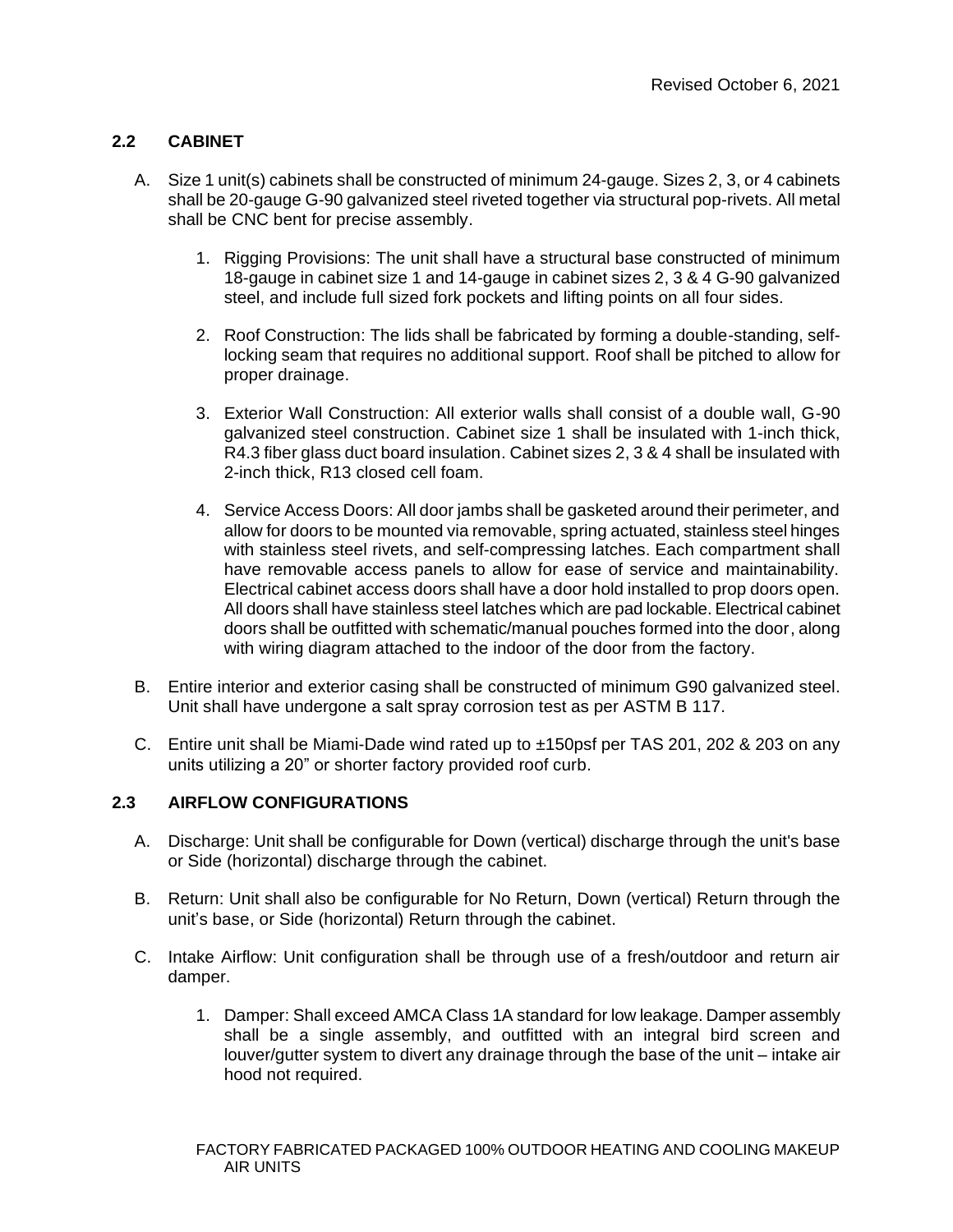2. Actuator: A single direct drive damper actuator shall be used with spring return to ensure that the outdoor air section closes when not powered.

# **2.4 SUPPLY AIR BLOWER AND MOTOR**

- A. All supply fans shall be direct drive (belt-drive not acceptable) variable speed plenum fans.
- B. Blower Motor: Motor shall be a premium efficiency motor available as:
	- 1. Open Drip Proof (ODP) or Totally Enclosed Fan Cooled (TEFC) motor driven by a Variable Frequency Drive.
	- 2. Electronically Commutated Motor (ECM) modulated using a Pulse Width Modulating (PWM) signal.
- C. Fans to be selected at or near efficiency peak. (Submit fan curves.)
- D. Blower and motor assembly shall be dynamically balanced. The entire blower and motor assembly shall be mounted on rubber vibration isolators. Wheels balanced as per AMCA 204-96, Balance Quality and Vibration Levels for fans.
- E. Unit equipped with total CFM monitoring to measure airflow across supply discharge.

# **2.5 REFRIGERATION SYSTEM**

- A. Unit shall utilize a variable speed inverter duty scroll compressor with the following features:
	- 1. Modulation: Compressor shall be capable of compressor speed modulation from 15%-100% on 5, 6, 7.5, 8, 10, & 12.5 Ton units. Compressor shall be capable of compressor speed modulation from 25%-100% on 15, 20, 22, 25, & 30 Ton units.
	- 2. Refrigerant: Unit shall be factory charged with R410A refrigerant.
	- 3. Vibration Isolation: Compressor as well as blower assembly shall each be mounted on rubber vibration isolators to reduce transmission of vibration to the building structure.
	- 4. Internal Overload Protection: Compressor shall include internal thermal overload production to protect against excessive motor temperatures.
	- 1. Crankcase Heater: Compressor shall include a crankcase heater to protect against liquid flood-back and elimination of oil foaming on startup. The crankcase heater must remain powered when the compressor is not in operation.
	- 2. Oil Management: Unit shall utilize both passive and active oil return management using Oil Level Sensor and scheduled oil boosts.
	- 3. Monitored Envelope: Unit shall monitor all critical refrigeration points to ensure compressor does not operate outside of safe operating envelope.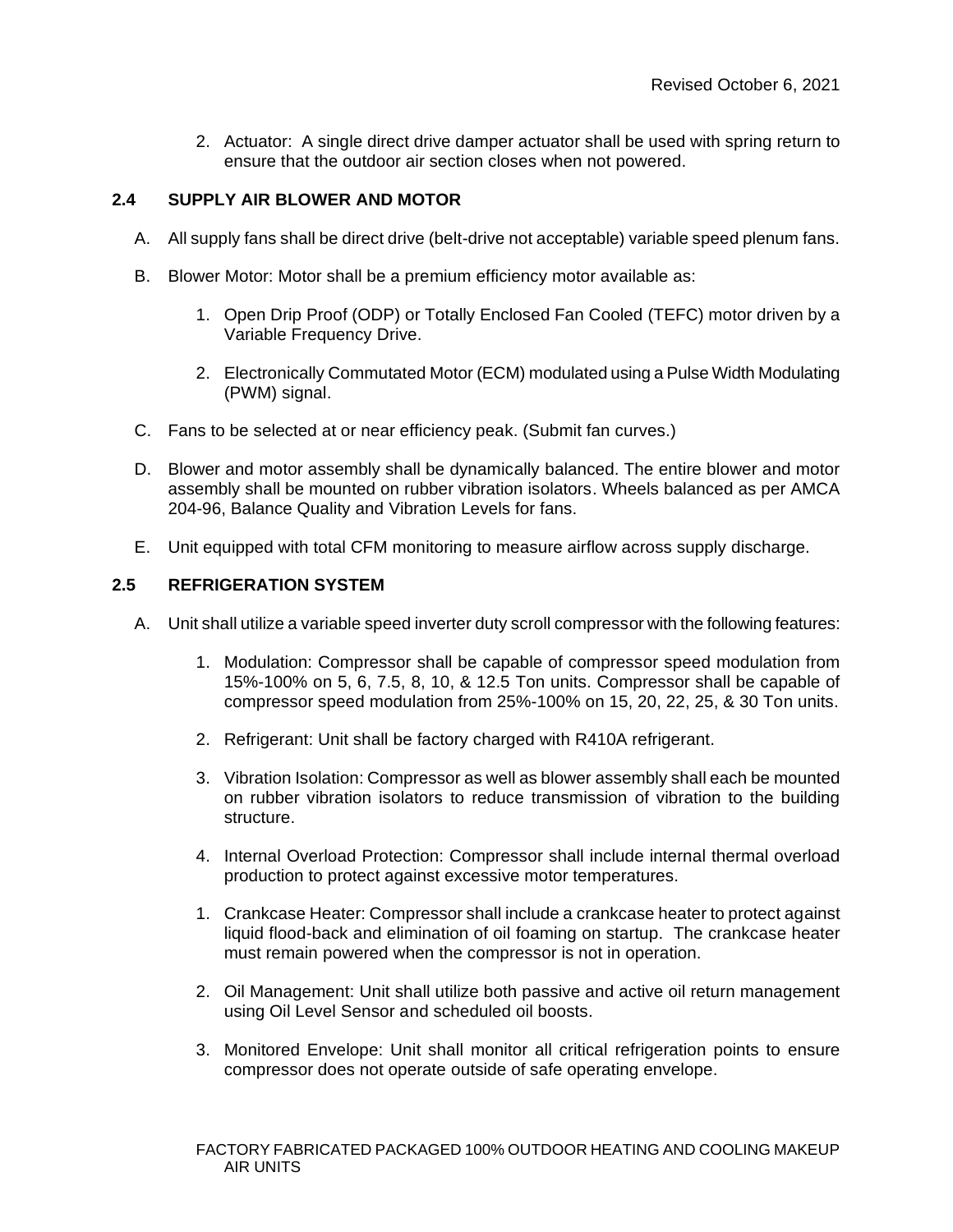- 4. Throttling Logic: Unit shall allow for high head pressure monitoring throttle mode for high ambient operation, and low suction pressure throttle mode for low capacity operation or any conditions resulting in low suction pressure.
- 5. Pump-Down: Active pump-down mode with discharge line check valve to protect against liquid migration into compressor during idle times.
- 6. Defrost mode in optional Heat Pump: When outdoor coils are deemed at risk of freezing, the unit shall simultaneously turn on auxiliary heat while running the heat pump in "cooling" mode to help defrost outdoor coils as needed while still maintaining desired leaving air temperatures.
- B. The unit shall be outfitted with the following:
	- 1. Indoor Coil: Indoor coil shall be a high efficiency 4-7 row coil design with aluminum fins mechanically bonded to copper tubes. Coil is staggered to increase turbulence, reduce the coil bypass factor, and ultimately increase the time the air stays within the coil. Includes two probe sensors to read average coil face temperature.
	- 2. Electronic Expansion Valve: Each refrigeration circuit will be outfitted with an electronic expansion valve metering device which can be throttled from 0-100% open to allow for precise superheat control.
	- 3. Indoor Coil Drain Pan: The indoor coil shall be outfitted with a sloped stainless steel drain pan. This pan shall be insulated along the entire base to prevent condensation, and outfitted with a safety overflow switch which will automatically shut down cooling operation prior to water overflowing the drain pan in the event of a drain clog. The entire drain pan shall be 20 GA Stainless Steel construction and wrap beneath the entire coil with flashing on entering side of coil to ensure capture of all condensate. Drain pan discharge pipe shall also be stainless steel construction. Drain pan shall be pitched to exceed ASHRAE 62.1 standard.
	- 4. Base of the condensing coil cabinet shall be pitched away from the unit as a safety to ensure all draining exits away from the curb.
	- 5. Optional Hot Gas Reheat Coil: The unit shall include an optional copper tube and aluminum fin hot gas reheat coil mounted downstream of the indoor coil. This coil shall be controlled via fully modulating hot gas reheat valve to provide precise reheat temperature control. This coil shall include the addition of an evaporative coil leaving condition sensor to maintain a coil dew point. This also prevents operation of a dehumidification call when intake dew point conditions are found to be below space dew point conditions, preventing wasted energy.
	- 6. Outdoor (Condenser) Coil: Outdoor coil shall be a high efficiency coil design with aluminum fins mechanically bonded to copper tubes. The coil shall be downward sloped to protect coil from hail damage. Optional hail guards may also be outfitted to the outdoor coil for added protection from hail bouncing off the unit's roof up the coil.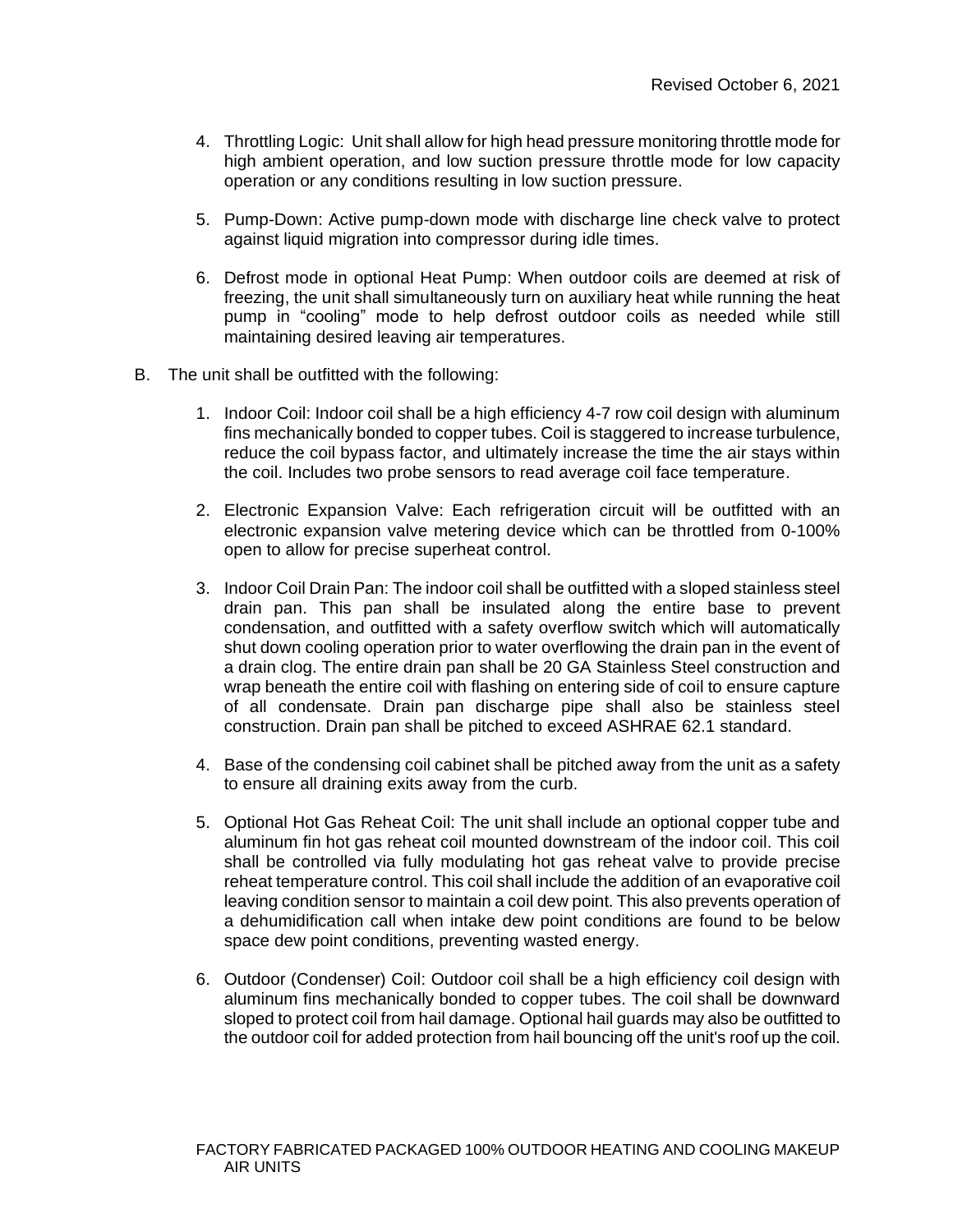- 7. Outdoor Fans: The outdoor coil shall have a vertical discharge outfitted with quiet, efficient, fully modulating Electronically Commutated Motor (ECM) condensing fans. These fans shall modulate to maintain a temperature differential between outside air and the outdoor coil.
- C. To help mitigate any long-term potential for leaks or hardware failures, the unit shall be outfitted with the following protection measures:
	- 1. Suction line accumulator for added protection against liquid entering suction line of compressor.
	- 2. Bi-flow, low pressure drop, filter drier.
	- 3. Electronic Expansion Valve (EEV) for precise superheat control. EEV shall open partially allowing system pressure equalization prior to activation of the compressor.
	- 4. On optional heat pump units, use of a single 3-way reheat valve to prevent obstructions due to valve failure.
	- 5. Protective rubber sleeves installed on all distribution lines of indoor coil to prevent wear from rubbing.
	- 6. All refrigeration ports shall be short-stub assembly and any access port with a transducer or switch is mounted vertically to mitigate risk of bent/cracked stub joints.
	- 7. Refrigeration circuit shall be mechanically CNC pre-bent tubing wherever possible with minimal brazed joints to minimize points for potential refrigeration leaks.
	- 8. Factory tested for leaks via high pressure nitrogen decay and helium tracer gas testing.
	- 9. Suction line temperature sensor failure detection.
	- 10. Preventative failure alerts through a manufacturer provided, cloud based, cellular remote monitoring system.

### **2.6 HEATING SYSTEM**

- A. The gas burner shall be an indirect-fired, push-through type, using natural gas or liquid propane gas. The inlet-supply pressure to the unit for natural gas must be 7" w.c. minimum. For liquid propane gas, the minimum must be 11" w.c.
- B. Burner shall be a tubular in-shot fired design capable of using natural or LP type gas. Each burner ignition shall be of the direct-spark design with remote flame sensing at inlet of the last firing tube of the gas manifold.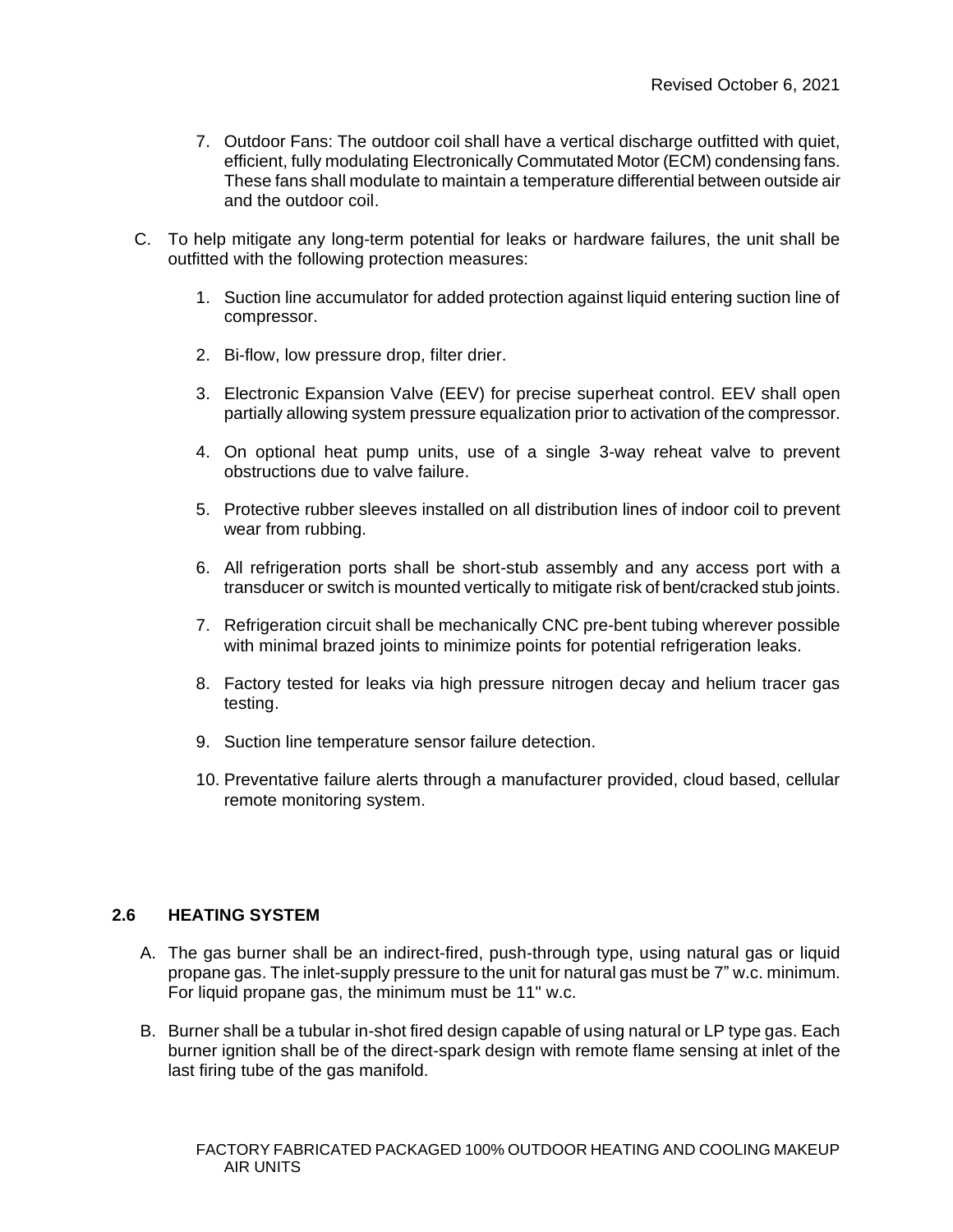- C. Direct-sparking sequence shall last through the complete duration of the trial for ignition period for guaranteed light-off. Burner shall always be lit at maximum gas flow and combustion airflow for guaranteed light-off. Each burner ignition module shall have LED indicators for troubleshooting and a set of exposed prongs for testing flame indication signal.
- D. All furnaces shall be controlled by an electronic Vernier-type fully modulating control system capable of achieving 80% combustion efficiency over the entire gas firing range of the unit.
- E. Each furnace shall have:
	- 1. A minimum turndown ratio of 6:1 for natural gas and 5:1 for LP gas while maintaining a constant 80% efficiency (90% for high efficiency furnace option). No cold air bypass of the heat exchanger.
	- 2. Each furnace heat exchanger shall be a bent-tube style design made entirely of stainless steel.
	- 3. Stainless steel Quick Seal Connection for gas connection.
	- 4. Manifold and Input gas pressure gauges.
	- 5. Factory piped condensate drain to exterior of cabinet.
	- 6. A combustion flue to be installed on adjacent side as combustion intake with integrated high velocity wind cap.
	- 7. A blocked vent safety airflow switch with high temperature silicone tubing operating off of absolute pressure measured inside of the power-vent blower housing.
	- 8. A high temperature auto-recycling limit with a maximum non-adjustable set point.
	- 9. A manual reset high temperature flame roll out switch with a non-adjustable set point.
	- 10. Each furnace compartment shall have a removable post and panel that allows the furnace to be easily removed for service and maintainability.
	- 11. A power-vent assembly for exhausting flue gases with a PSC or ECM type motor that is securely mounted and easily accessible/removable for service.
	- 12. A 0-10" w.c. gas pressure gauge installed on the gas manifold.
- F. Each electric heater shall have:
	- 1. SCR electric inserts for side or discharge supply.
	- 2. Electric coils are controlled using SCR controls. SCR is a time proportioning type controller that modulates the heater and supplies the exact amount of power to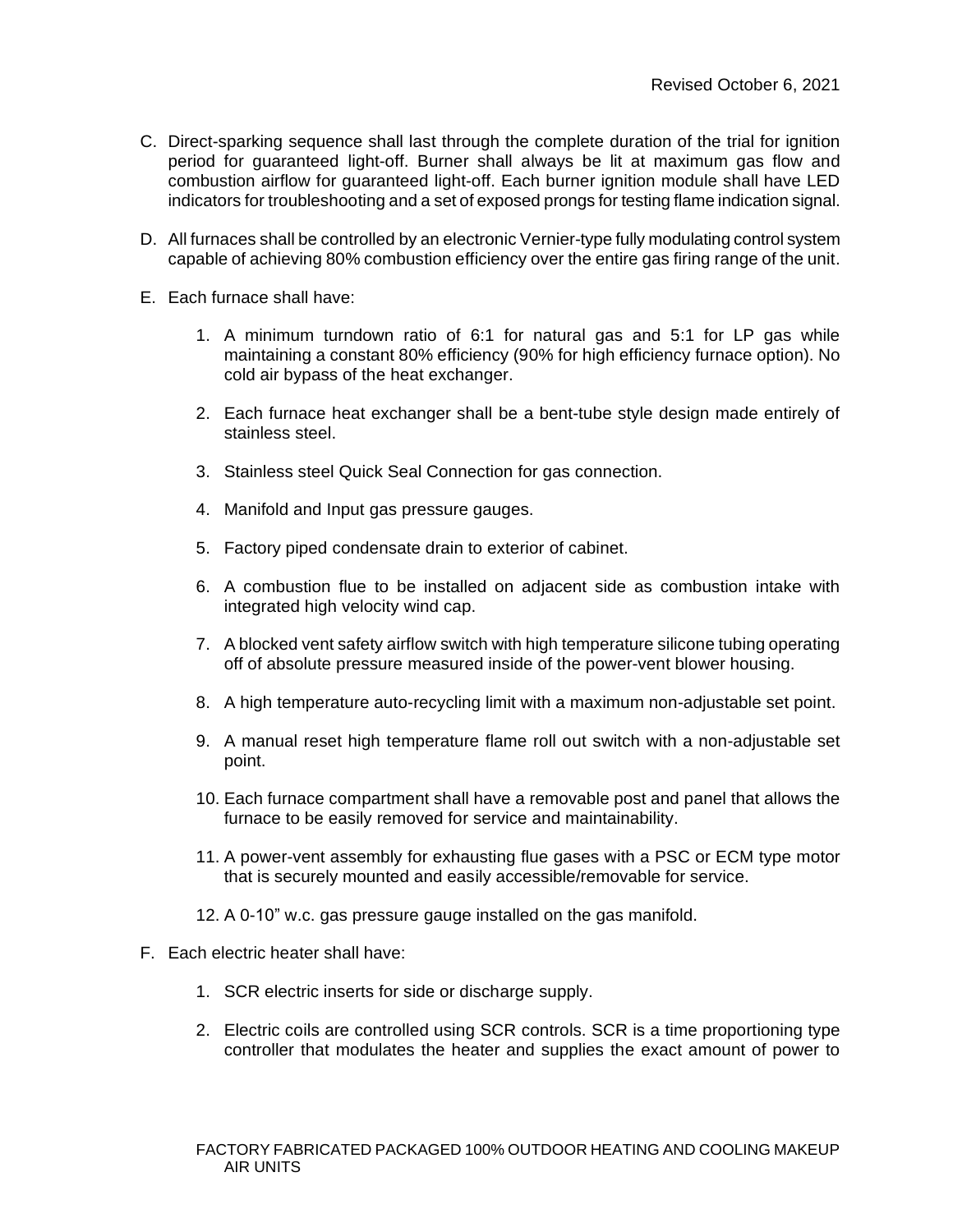match the heat demand with a 10:1 turndown per stage with full modulation between minimum turndown and max output.

# **2.7 FILTERS**

- A. Provide filters as part of unit. All filters shall be furnished and installed to meet the performance requirements set forth in the schedule and as specified under another section of this work.
- B. All filters shall be installed on tracks for easy removal from the unit.
- C. Up to 3 layers of outdoor air filtration installed. Unit shall ship with a 2" washable metal mesh outdoor air filter. Mixed air shall have optional 2" MERV-8. Mixed air shall have optional MERV-13 filters. Mixed air shall have optional 4" MERV-15. Mixed air shall have optional 4" HEPA filter banks factory installed.
- D. Unit shall have an optional adjustable pressure differential sensor for the filter bank to alert in the event of a clogged filter.

# **2.8 ELECTRICAL**

- A. All controls shall be pre-wired and housed in an insulated electrical cabinet within the unit to protect against risk of condensation.
- B. Units shall be provided with single point electrical connection.
- C. Unit shall be provided with a door safety switch that de-energizes the supply fan when the door is opened.
- D. Unit shall be provided with a factory mounted averaging supply air temperature sensor to allow for accurate discharge temperature readings within unit when a downstream sensor is not installed. Field mounted and wired discharge air sensors will not be accepted.
- E. Unit shall be provided with a factory mounted averaging intake air temperature sensor to allow for accurate intake temperature reading regardless of how the OA/RA dampers are positioned.
- F. The electrical cabinet shall be outfitted with the following:
	- 1. LED electrical cabinet service light with automatic activation upon door switch.
	- 2. Color wiring schematics, laminated to the interior wall of the cabinet doors.
	- 3. Factory mounted disconnect with unit bottom knockouts.
	- 4. A LED backlit, LCD Human-Machine Interface (HMI) shall be mounted within the unit's control cabinet to allow for all set points configuration and refrigeration system monitoring at the unit.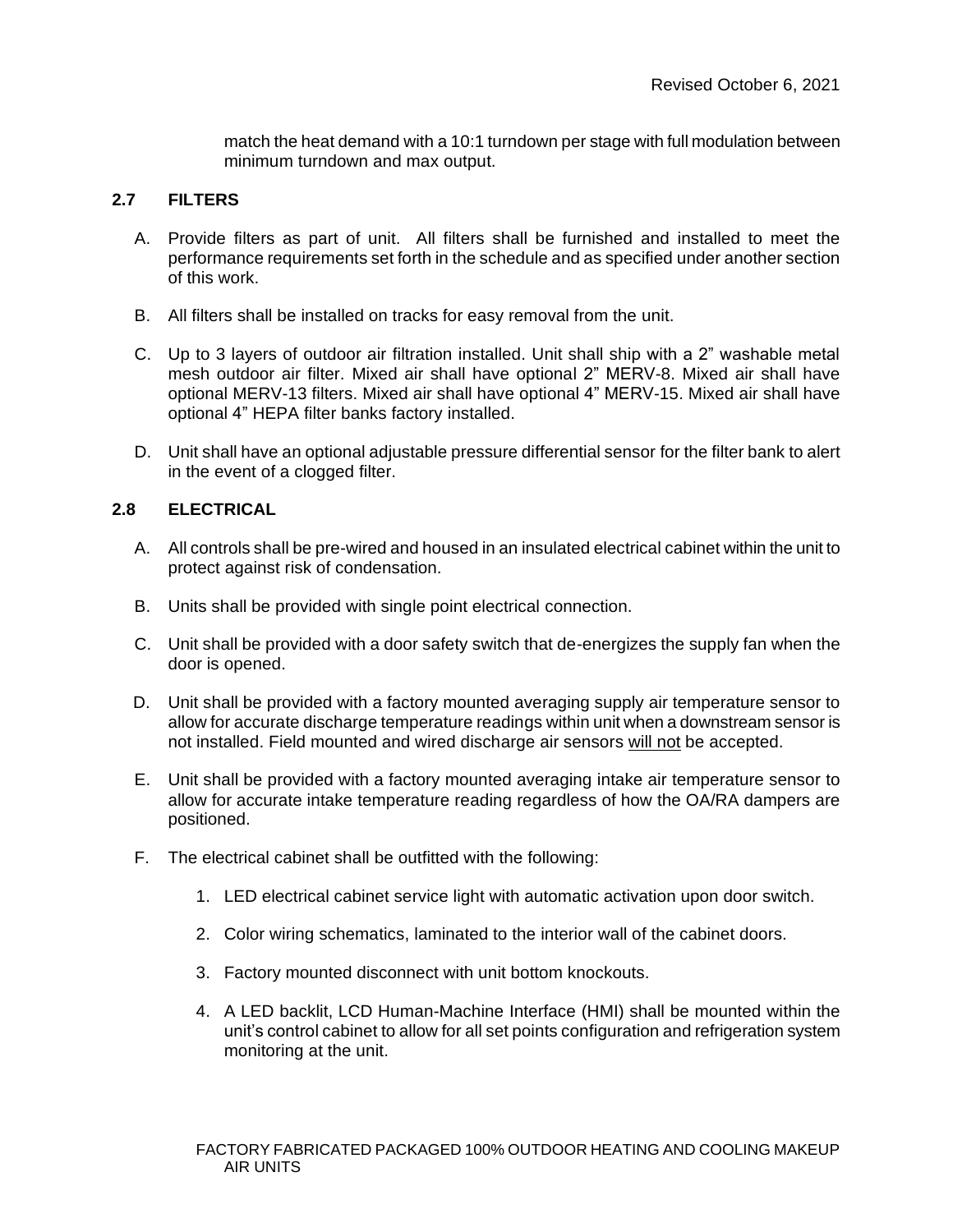- 5. Up to 4 additional space mounted HMIs available. Additional HMIs shall allow for full programming capabilities and are outfitted with integral temperature and humidity sensors. Additional HMIs shall be capable of being individually averaged for space temperature/humidity readings. All HMIs shall be wired using standard CAT5/6 cables.
- 6. Optional 120V, 15A unit powered or unpowered convenience outlet.
- G. All sensors shall be wired back to the main control board that continuously monitors all critical components and makes decisions based on pre-determined logic to accurately control the following:
	- 1. PID logic to control heater modulation ensuring precise discharge/space temperature control.
	- 2. PID logic to control compressor speed to provide precise control over evaporative coil temperatures, leaving dew point, and discharge/space temperatures.
	- 3. PID logic for Outdoor fan modulation to maintain an optimal outdoor coil temperature.
	- 4. PID logic for Electronic Expansion Valve (EEV) position to maintain a precise superheat temperature
	- 5. PID logic for Modulating Reheat valve to limit supply air temperature and relative humidity based off of space or discharge conditions.

# **2.9 CONTROLS**

- A. Unit shall be outfitted with a control board to allow for full control of the entire unit.
- B. Provide air flow switch on the supply fan system to sense air flow with available set of contacts for connection to BMS for airflow alerts.
- C. All unit controls shall be compatible with BACnet and LonWorks based building management systems.
- D. All units shall be outfitted with CASLink cloud based monitoring, which monitors every point of operation. Provides configurable automated fault alert e-mails, and remote control capabilities.
- E. Integrated cellular module to provide remote connection to monitoring services to view both real time and historical unit operation. Data shall be stored a minimum of 3 years on the cloud. Data sample rate shall be a maximum of 60 seconds.
- F. Temperature Control System
	- 1. **Low-Ambient Cooling:** Unit is factory outfitted with logic allowing for low-ambient operation of the DX system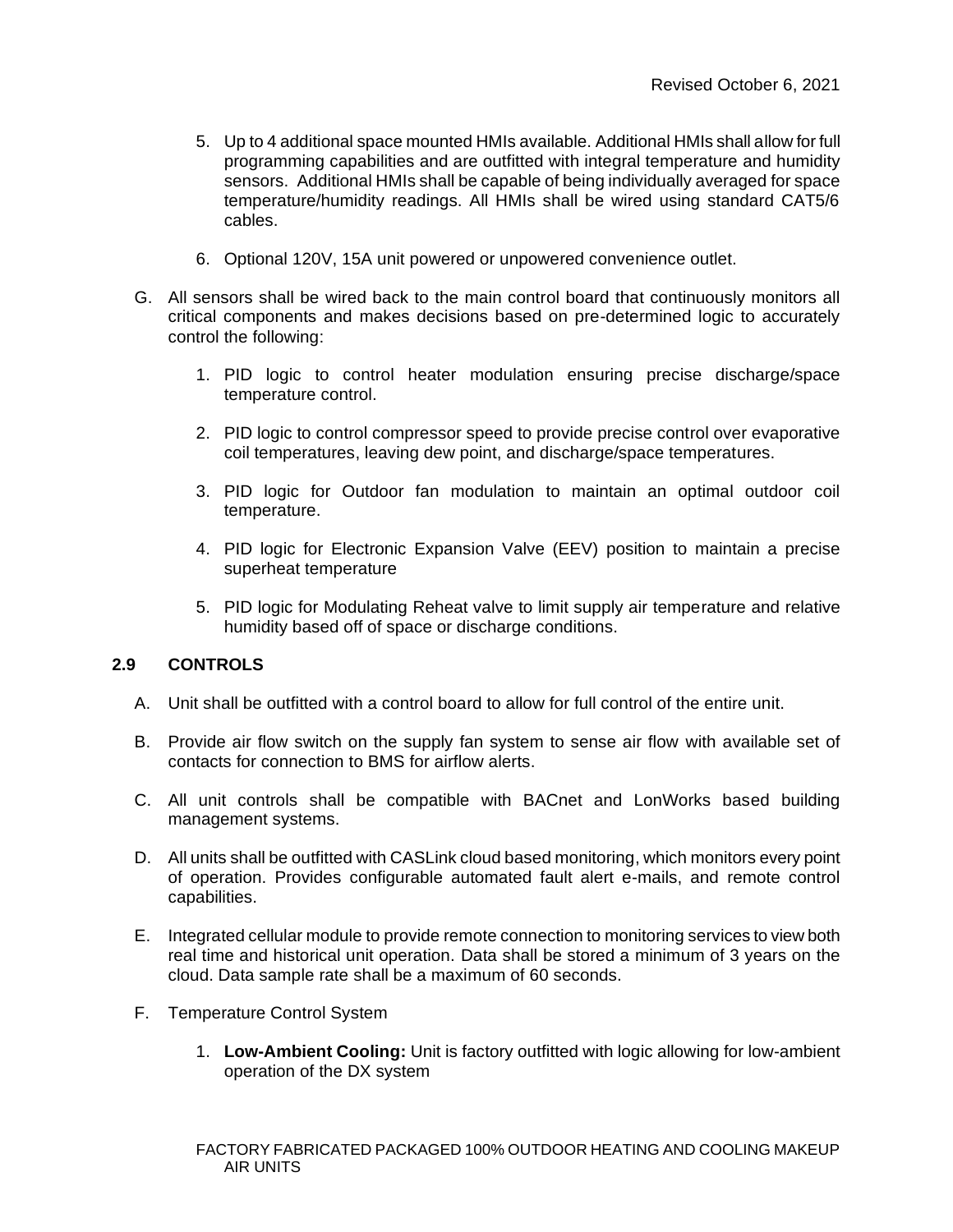- a. Standard low-ambient operation: Unit(s) with a DX system may operate down to 0°F outdoor temperatures purely through software utilizing the standard factory modulating components.
- b. Extreme low-ambient operation: Unit(s) with a DX system may operate to extreme low-ambient conditions, down to -25°F outdoor temperatures, are factory fitted with a bypass solenoid.

## 2. **Discharge Temp Control (Heating)**

Unit modulates the burner flame (current supply in the case of electric heating) to accurately maintain the desired discharge temperature set point and compensate for fluctuations in entering air temperature, air volume and % of OA using heating PID controls designed specifically for the DOAS.

## 3. **Discharge Temp Control (Cooling)**

Unit modulates the compressor frequency to accurately maintain the desired discharge temperature set point and compensate for fluctuations in entering air temperature, air volume and % of OA using proprietary cooling PID controls designed specifically for the DOAS.

# 4. **Discharge Temp Control (Heat Pump)**

Unit modulates the compressor frequency to accurately maintain the desired discharge temperature set point and compensate for fluctuations in entering air temperature, air volume and % of OA using heating PID controls designed specifically for the DOAS. Minimum and maximum discharge set points can be set to limit the temperature entering the space. When ambient temperatures drop below a user configurable minimum outdoor air temperature set point, or the unit is not able to maintain a user configurable minimum discharge temp for 5 minutes time, the heat pump will initiate its backup heat source. Initiation of backup heater operation shall ensure discharge temps are maintained prior to disabling heat pump to make sure discharge temps are never impacted during changeover. An optional additional HMI or room thermostat can be used to determine the space temperature. In the case that no temperature sensor is available in the space, the unit will use an internal return temperature sensor.

# 5. **Discharge Humidity Control (Dehumidification)**

Unit modulates the compressor frequency to accurately maintain a desired evaporative coil dew point measured via a coil mounted temperature sensor between the evaporative and hot gas reheat coils. A fully modulating hot gas reheat valve shall utilize excess waste heat from the condensing section feeding the hot gas reheat coil with the precise amount of heat needed to accurately reheat the airstream in order to maintain a desired discharge temperature compensating for fluctuations in entering air temperature, air volume and % of OA using proprietary dehumidification PID controls designed specifically for DOAS.

### 6. **Space Temp Control (Heating)**

Unit modulates the burner flame (current supply in the case of electric heating) to accurately maintain the desired space temperature set point and compensate for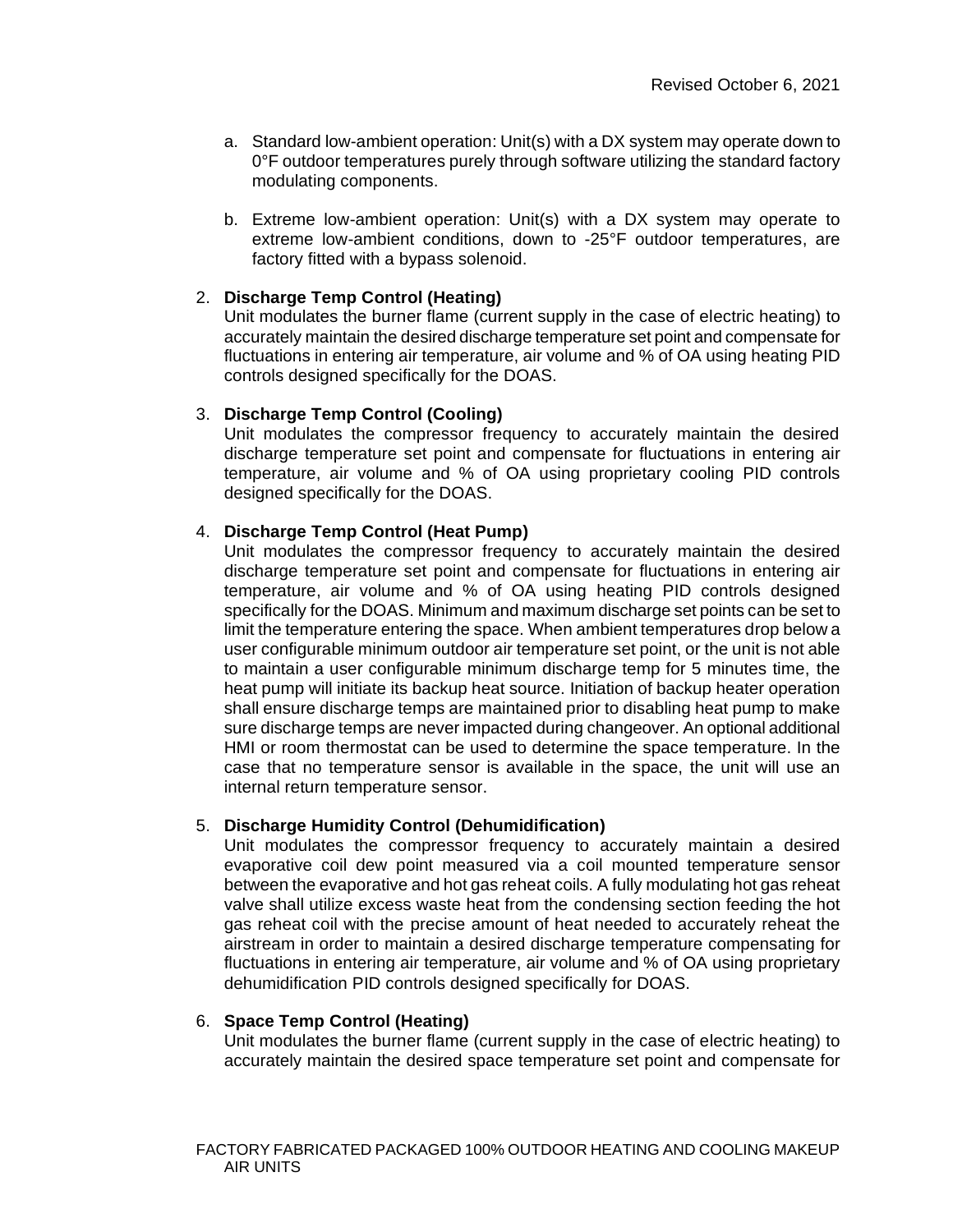fluctuations in entering air temperature, air volume and % of OA using heating PID controls designed specifically for the DOAS. Minimum and maximum discharge set points can be set to limit the temperature entering the space. An optional additional HMI or room thermostat can be used to determine the space temperature. In the case that no temperature sensor is available in the space, the unit will use an internal return temperature sensor.

# 7. **Space Temp Control (Cooling)**

Unit modulates the compressor frequency to accurately maintain the desired space temperature set point and compensate for fluctuations in entering air temperature, air volume and % of OA using cooling (heating when in heat pump mode) PID controls designed specifically for the DOAS. Minimum and maximum discharge set points can be set to limit the temperature entering the space. An optional additional HMI or room thermostat can be used to determine the space temperature. In the case that no temperature sensor is available in the space, the unit will use an internal return temperature sensor.

# 8. **Space Temp Control (Heat Pump)**

Unit modulates the compressor frequency to accurately maintain the desired space temperature set point and compensate for fluctuations in entering air temperature, air volume and % of OA using heating PID controls designed specifically for the DOAS. Minimum and maximum discharge set points can be set to limit the temperature entering the space. When ambient temperatures drop below a user configurable minimum outdoor air temperature set point, or the unit is not able to maintain a user configurable minimum discharge temp for 5 minutes time, the heat pump will initiate its backup heat source. Initiation of backup heater operation shall ensure discharge temps are maintained prior to disabling heat pump to make sure discharge temps are never impacted during changeover. An optional additional HMI or room thermostat can be used to determine the space temperature. In the case that no temperature sensor is available in the space, the unit will use an internal return temperature sensor.

# 9. **Space Humidity Control (Dehumidification)**

Unit modulates the compressor frequency to accurately maintain a desired evaporative coil dew point measured via a coil mounted temperature sensor between the evaporative and hot gas reheat coils. A fully modulating hot gas reheat valve shall utilize excess waste heat from the condensing section feed the hot gas reheat coil with the precise amount of heat needed to accurately reheat the airstream in order to maintain a desired space temperature compensating for fluctuations in entering air temperature, air volume and % of OA using proprietary dehumidification PID controls designed specifically for the DOAS.

10. **Advanced Total Unit Economizer:** The control system is outfitted standard, without need for any additional hardware, with an Advanced Total Unit Economizer which will take maximum advantage of as much energy available in the outdoor air conditions in order to run the compressor the minimum amount required at any given incoming air conditions. If the outdoor enthalpy (temperature and relative humidity) permits, the unit will be capable of completely modulating and shutting off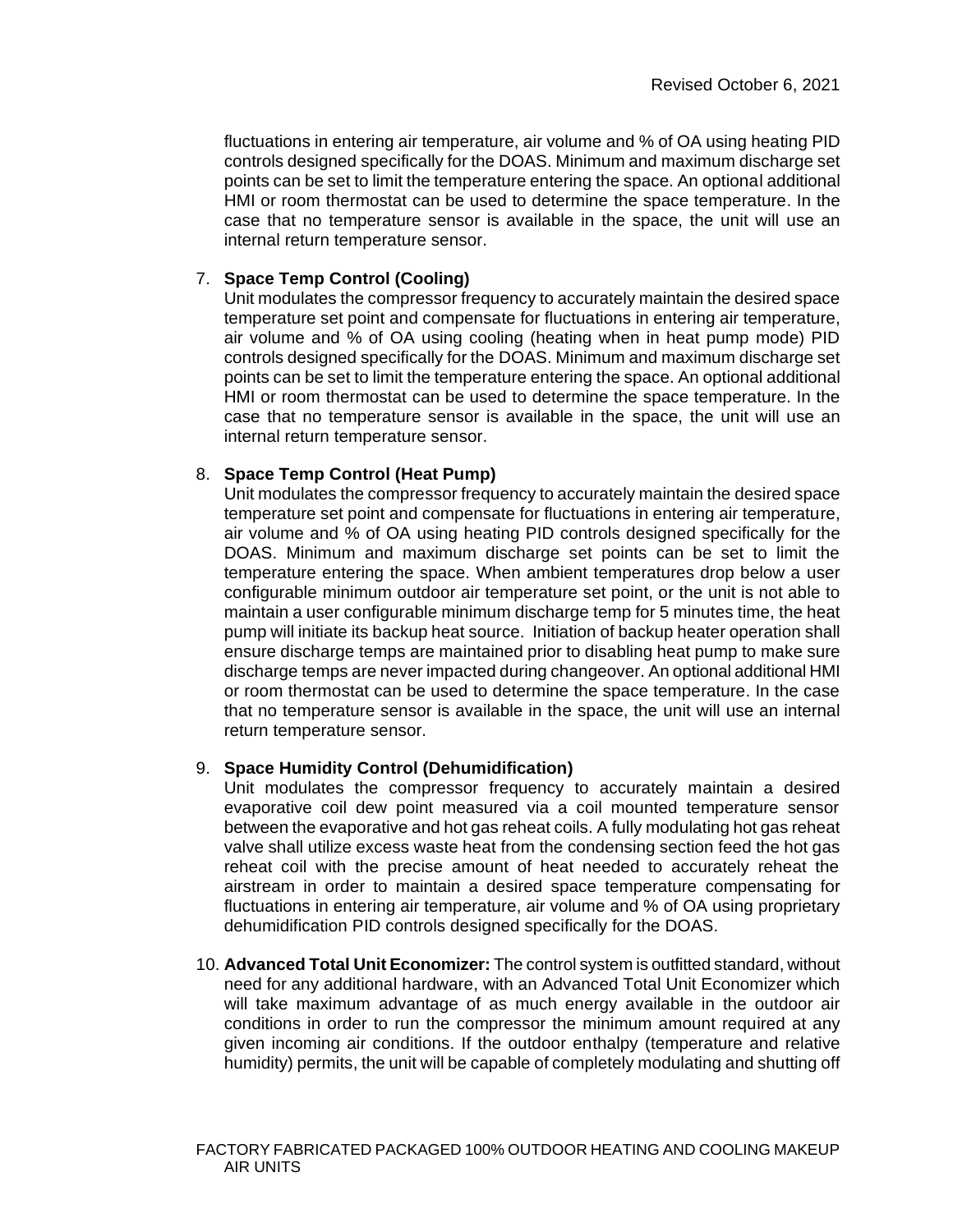compressor to provide "free" cooling and dehumidification as the outdoor air conditions allow.

#### G. Activation Controls:

### 1. **Activate Based on Intake (Heating)**

Unit will activate heating when the intake temperature drops below the desired set point.

## 2. **Activate Based on Intake (Cooling)**

Unit will activate cooling when the intake temperature rises above the desired set point.

## 3. **Activate Based on Intake (Dehumidification)**

Unit will activate dehumidification when the intake conditions rise above the desired intake set point, with activation set points configured to a Dew Point, Relative Humidity or a combination of Dew Point/Relative Humidity.

## 4. **Activate Based on Space (Heating)**

Unit will activate heating when the space temperature drops below the desired set point.

## 5. **Activate Based on Space (Cooling)**

Unit will activate cooling when the space temperature rises above the desired set point.

# 6. **Activate Based on Space (Dehumidification)**

Unit will activate dehumidification when the space set point rises above the desired space set point, with activation set points configured to a Dew Point, Relative Humidity or a combination of Dew Point/Relative Humidity.

### 7. **Activate Based on Both (Heating)**

Unit will activate heating when the space AND intake temperature drop below the desired set point.

### 8. **Activate Based on Both (Cooling)**

Unit will activate cooling when the space AND intake temperature rise above the desired set point.

# 9. **Activate Based on Both (Dehumidification)**

Unit will activate dehumidification when the space and intake set point rise above the desired space and intake set point, with activation set points configured to a Dew Point, Relative Humidity or a combination of Dew Point/Relative Humidity.

### 10. **Activate Based on Either (Heating)**

Unit will activate heating when the space OR intake temperature drops below the desired set point.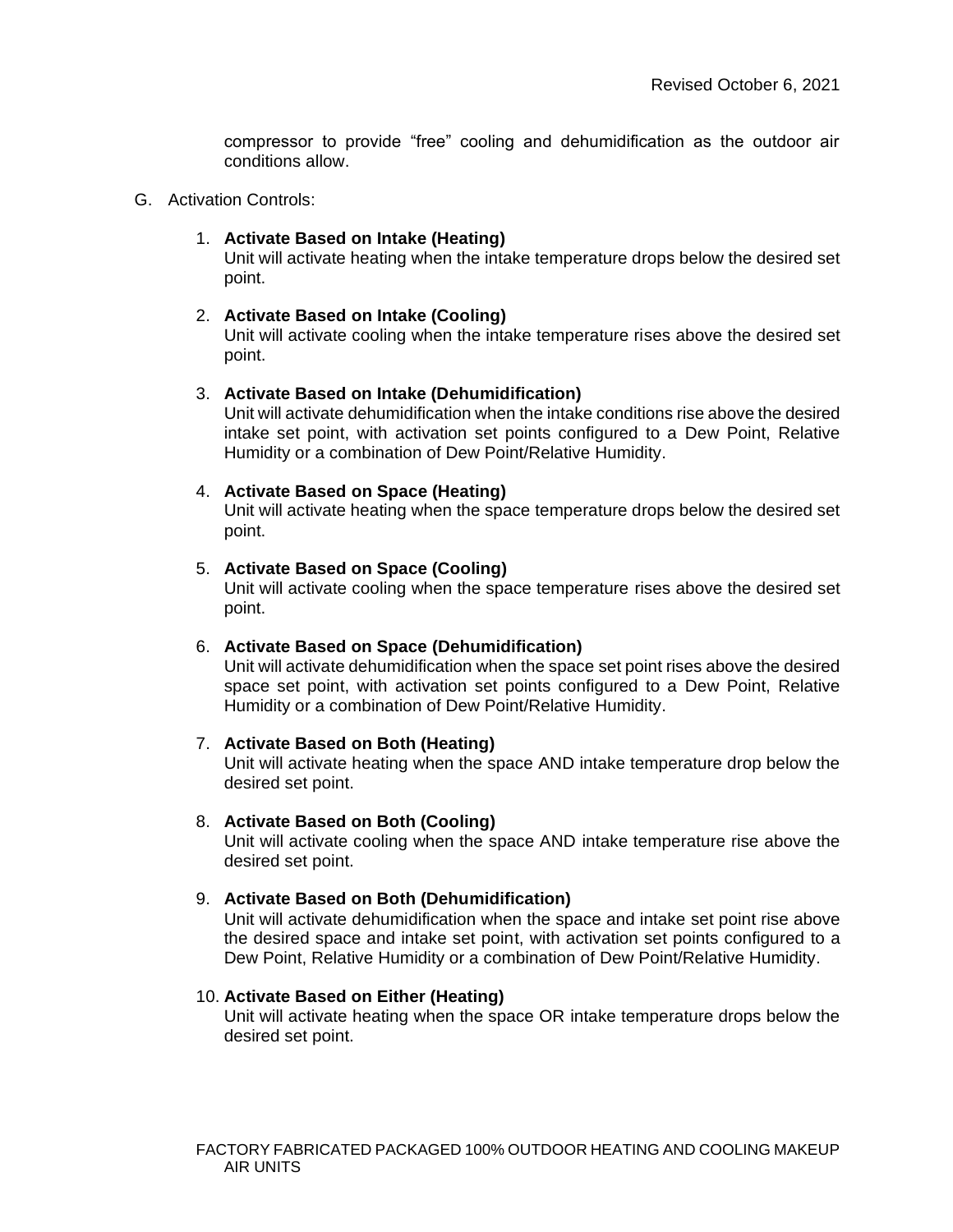# 11. **Activate Based on Either (Cooling)**

Unit will activate cooling when the space OR intake temperature rises above the desired set point.

## 12. **Activate Based on Either (Dehumidification)**

Unit will activate dehumidification when the space or intake set point rises above the desired space or intake set point, with activation set points configured to a Dew Point, Relative Humidity or a combination of Dew Point/Relative Humidity.

# 13. **Activate Based on Stat (Heating)**

Unit will activate heating when the space thermostat sends a 24V signal to W and G on the main control board. Unit will modulate to maintain a constant discharge heat set point.

## 14. **Activate Based on Stat (Cooling)**

Unit will activate cooling when the space thermostat sends a 24V signal to Y and G on the main control board. Unit will modulate to maintain a constant discharge cool set point.

# **2.10 ROOF CURB**

- A. Unit shall be factory assembled, and constructed of 18GA galvanized steel, with optional 16GA available.
- B. Curb shall be fully insulated with 1" acoustical and thermal insulation.
- C. Curb shall be factory outfitted with duct support hangers.

# **2.11 VARIABLE FREQUENCY DRIVES**

- A. Provide Variable Frequency Drive for the compressor as part of the AC unit. VFD shall be furnished and installed to meet the performance set forth in the schedule and as specified under another section of this work.
	- 1. Accessories to be furnished and mounted by the drive manufacturer and contained in a single enclosure. (The use of more than one enclosure is not acceptable).
- B. Provide Variable Frequency Drive for speed control on all non-ECM direct drive supply fans.
- C. All VFDs shall provide the following inherent protections:
	- 1. Phase protection.
	- 2. Brownout protection.
	- 3. Overload/Overheat protection.
	- 4. Soft starts to protect bearings/hardware.